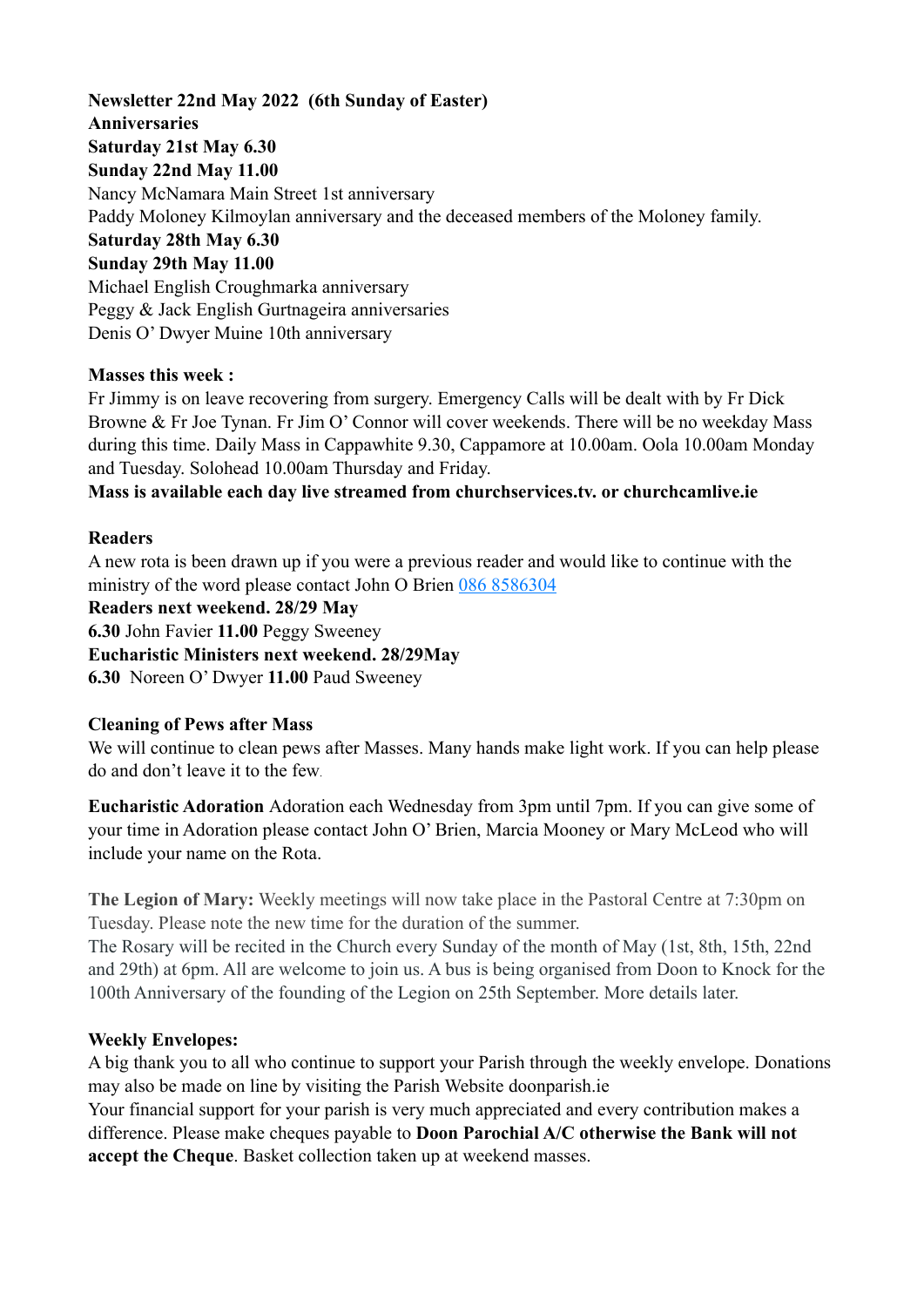## **Doon Community Council Notes:**

Doon Community Council would like to thank the Organisers helpers and participants of the recent Doon Honda 50 run.  $\epsilon$ 2075 was raised and will go towards ongoing repair & maintenance costs of the playground.

For bookings of hall or Astro Turf pitch: please text/phone 085 755 7318. Bookings must be made in advance.

**Line Dancing:** every Friday at 8.30pm in Doon Community Centre. Booking by text. Contact Pat 087 2577761.

**Local taxi service:** covering Cappamore, Doon , Cappawhite, Pallasgrean etc. Limerick junction train transfers, Hospital appointments, g.p. visits, shopping , limerick city , Tipperary town. Phone 0851001381.

## **Doon Breakfast and after school club**

Doon Breakfast & After School Club are now taking new bookings for the 2022/2023 school year. We currently cater for children attending both primary schools in Doon. If your child attends a primary which we do not currently collect from please contact Jane on 085 7150087 & we'll discuss options

**Breast Cancer Awareness** Talk on Friday 27th of May at 10:30 am at College of further education training CAPPAMORE CAMPUS. All are very welcome to attend. Contact 061-381272 to book a place.

# **Doon GAA Notes**

Lotto Numbers Monday May, 16th 2022 Lotto Tickets can be purchased in Doon at O'Sullivans Centra & Damien Richardson Butchers.

Cut Off time for Online Sales is 8pm every Monday. Jackpot €17,200 Numbers Drawn 15-19-21-29. Five Match 3 @ €30 each

1. Christine O'Sullivan, Vale Drive, Oola (Online). 2. Joanne Coffey, Carnahalla (Online).

- 3. Seán & Kathleen O'Dwyer, Dromsally. 4. Katie Franklin c/o Maura O'Connell
- 5. Veronica Martin, Oola (Online).

10 Lucky Dips at €20 each. 1. Eoghan Treacy, Glengar. 2. Deirdre & Andrew Cleary, Coonagh Court. 3. Tom Butler, Carrigbeg. 4. Shane White c/o Centra. 5. Chloe & Nicole Coleman, Doon. 6. Mike Nolan c/o Ann. 7. Bernie Power, Clonteen. 8. Paul Ryan, Monahila, Oola (Online). 9. Melissa Coughlan, Oola (Online). 10. Brendan Ryan, Carrigbeg (Online).

Promoters Prize, €25: Jack O'Connell

Next week's Jackpot €17,400. Draw will be held in Clubhouse on May 23rd 2022.

**Best of Luck** to Adam, Chris, Eddie, Cian, & all The Limerick Under 20 Hurling Panel & Management in the All Ireland Final v Kilkenny in Thurles this Sunday.

# **Fixtures**

Sun 22/5 Jnr B Hurling Doon V Patrickswell in Doon at 7.30pm Mon 23/5 U13 Hurling Doon V Ahane in Castleconnell at 7pm U7 Hurling Doon V Cappamore in Doon at 7pm Sat 31/5 Snr Hurling league Doon V Sth Liberties in Doon at 7.30pm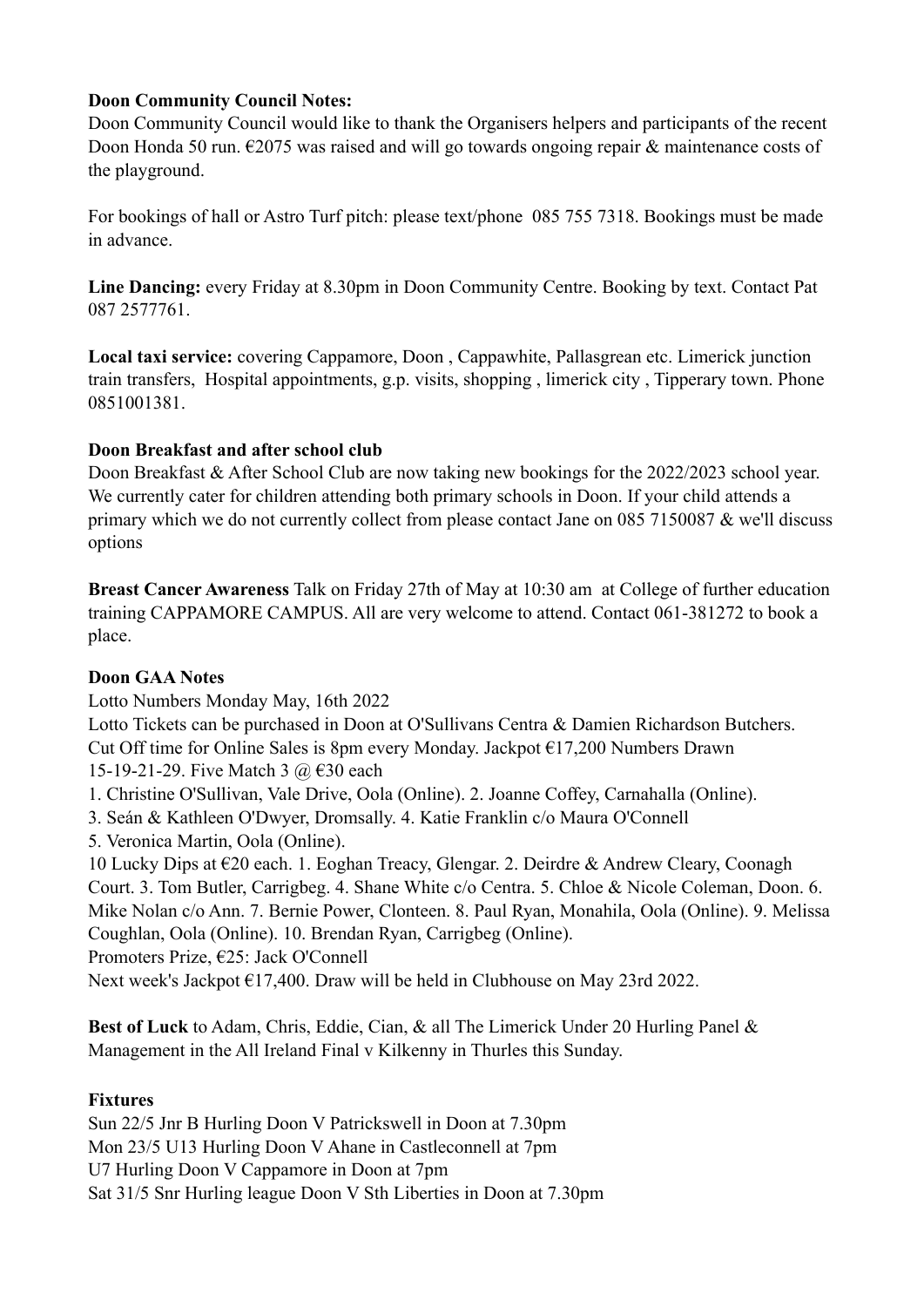**U7 & U9 Indoor Training.** Saturday's at 9.00am. Nursery Training at 10.30am all in the Community Centre. Helmet, Hurley, Runners & Own Water Required. Assistance in helping out in any way would be appreciated. New children are always welcome.

### **Clothes collection closing the end of May.**

Doon G.A.A's Annual Clothes Collection is Going Really Well. Any Items of Clothing, Shoes Belts, Bed Sheets Curtains etc would be welcomed. Bags Can Be Dropped Anytime at the Clubhouse Door Until The End of May. Míle buíochas as bhur dtacaíocht.

**Pilgrimage to Medjugorje** Departing from Shannon to Mostar September 7th to 14th. Half board accommodation full religious programme operated by Marian pilgrimages. Details from John O Brien Group Leader Doon Co Limerick 086 8586304

**Doon Badminton Club**: every Monday from 8pm to 10pm in the main hall, community centre Doon. new and old members welcome, as well as over 16's (must be accompanied by parent or guardian).  $65$  on the night.

**Foot care services available**: Toenail cutting and filing, removal of ingrown and corns, reduction of callus and thickened nails. Treatment of verruca and fungal infections and diabetic foot care. Both male and female welcome. House call service available. Contact Josephine on 061 -381944/ 086-3972426.

**Childminder required** for 3 children from August. 2 days a week, if interested contact Síle on 0861690802

# **St. Michael's Day Care Centre Fundraising Concert.**

Featuring Brendan Shine and special guests in the Community Centre, Cappamore on Friday, 27th May at 8 o'clock. Doors open at 7 o'clock.Tickets available from Peggy Sweeney, at the Day Care Centre (061 381034) or at the door on the night. Raffle for amazing hampers/prizes. Admission  $\epsilon$ 20

**Alone** are urgently looking for volunteers to make support calls to older people. They will provide training and match the volunteer with the older person. The ALONE Support and Befriending service provides companionship and practical support to older people who would like extra social contact through a weekly volunteer visit. The Support and Befriending service is designed to reduce feelings of isolation and loneliness, provide assistance to solve everyday problems and enable older people to feel secure at home. Visit [www.alone.ie](http://www.alone.ie/) for more details and to sign up. If you have concerns about your own wellbeing or you are an older person who would like to receive ALONE's Support & Befriending services, contact ALONE on 0818 222 024 from 8am – 8pm, seven days a week.

**PADRE PIO PILGRIMAGE:** We are happy to announce that devotees of St. Pio will be welcomed back to Holycross after an absence of three years due to Covid 19. On Sunday 29th May, ceremonies will begin at 1.30pm with the Rosary followed by Stations of the Cross, Sacrament of the Sick and concelebrated Mass at 3pm. All are welcome to come and pray.

**Ballyhoura Befriending Service** are seeking Support Workers to provide a listening voice to people who are feeling lonely, living alone, or visiting those who need some day time company.